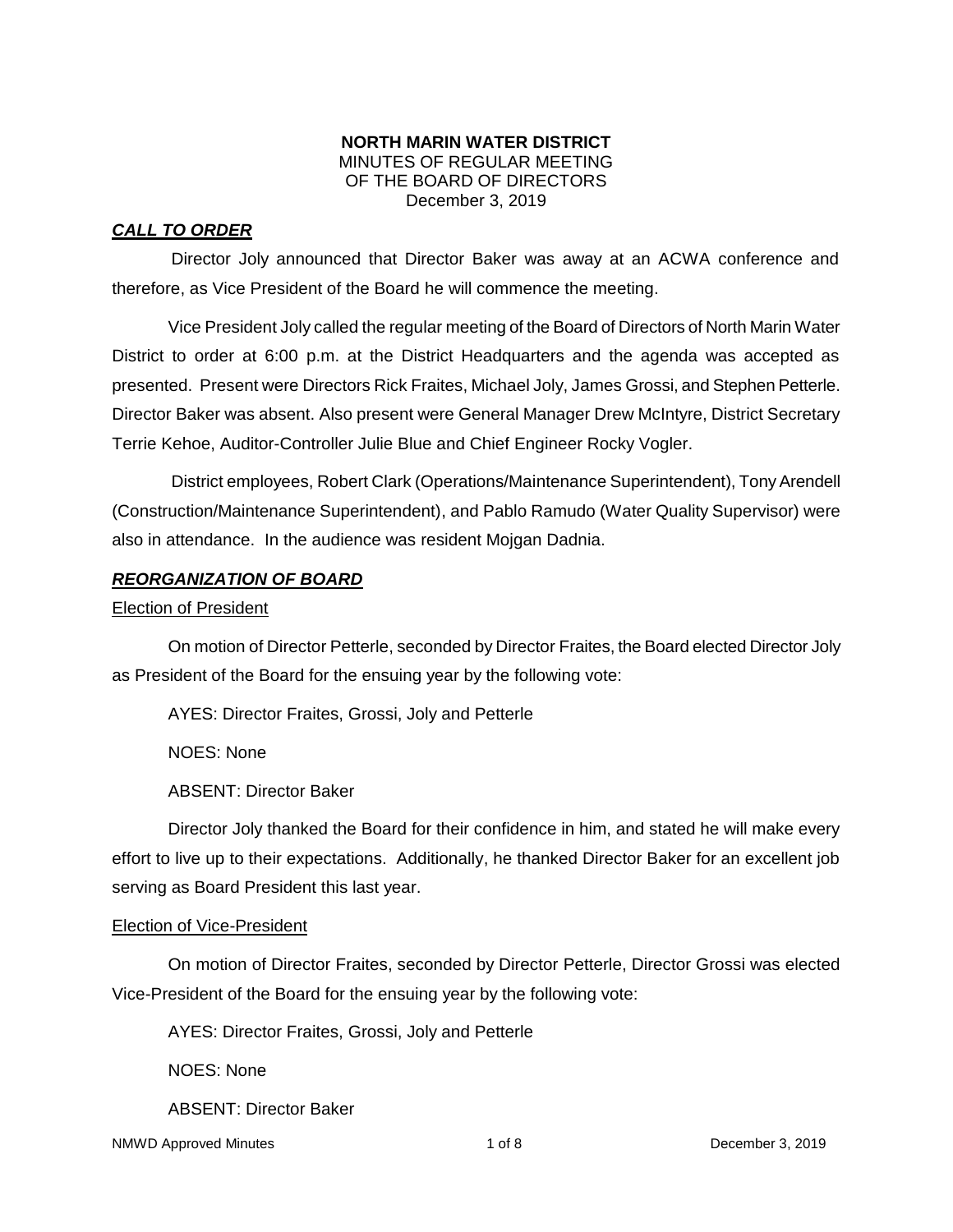Director Joly congratulated Director Grossi for being appointed Vice President of the Board.

#### Establishment of Meeting Times and Place

On motion of Director Petterle, seconded by Director Joly, the Board set the time and place of regular meeting to be the first and third Tuesday of each month at 6:00 p.m. at the District office by the following vote:

AYES: Director Fraites, Grossi, Joly and Petterle

NOES: None

ABSENT: Director Baker

## Establishes the Manner of Calling Special Meetings

On the motion of Director Fraites, seconded by Director Petterle, the Board approved special meetings of the Board to be held as provided in Section 54956 of the Government Code by the following vote:

AYES: Director Fraites, Grossi, Joly and Petterle

NOES: None

ABSENT: Director Baker

## Appointment of District Officers

On the motion of Director Petterle, seconded by Director Fraites, the following District officers were appointed for the ensuing year: Drew McIntyre, General Manager; Terrie Kehoe, District Secretary; Julie Blue, Auditor-Controller; and Rocky Vogler, Chief Engineer by the following vote:

AYES: Director Fraites, Grossi, Joly and Petterle

NOES: None

ABSENT: Director Baker

Mr. McIntyre thanked the Board for the re-appointment of the District Officers.

# Confirm Board Meeting Schedule for 2020

On the motion of Director Petterle, seconded by Director Joly, the Board accepted the proposed meeting schedule for the 2020 calendar year with the understanding that the calendar may be adjusted as needed by the following vote: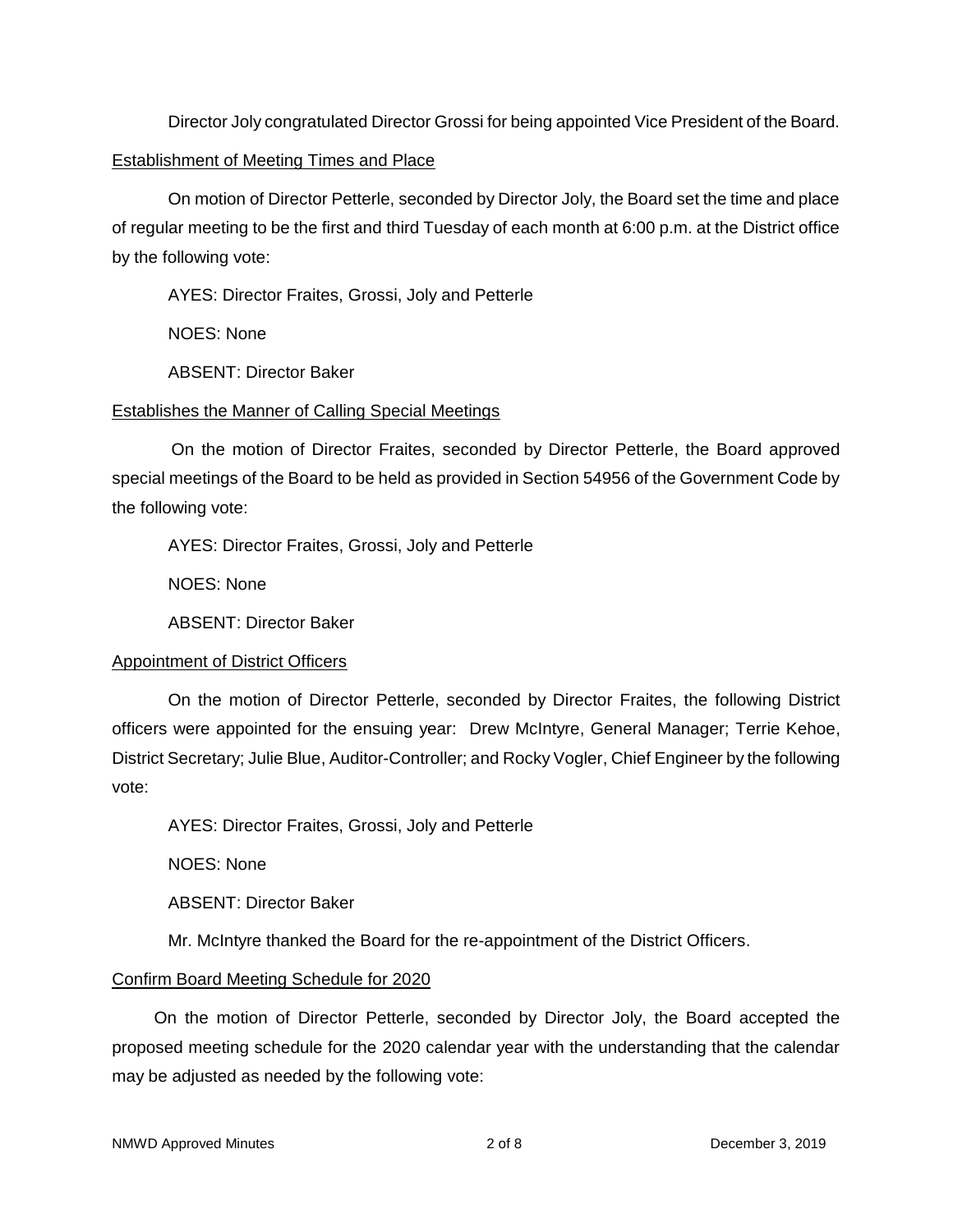AYES: Director Fraites, Grossi, Joly and Petterle

NOES: None

ABSENT: Director Baker

#### Committee Appointments

President Joly announced that he will reappoint the same appointments unless he hears otherwise. Director Petterle reminded Director Joly that as president he has the authority to make any changes. On the motion of Director Fraites, seconded by Director Petterle, the Board accepted the committee appointments by the following vote:

AYES: Director Fraites, Grossi, Joly and Petterle

NOES: None

ABSENT: Director Baker

#### *MINUTES*

On motion of Director Petterle, seconded by Director Fraites the Board approved the minutes from the November 19, 2019 meeting as presented by the following vote:

AYES: Director Fraites, Grossi, Joly and Petterle

NOES: None

ABSTAIN: None

ABSENT: Director Baker

#### *GENERAL MANAGER'S REPORT*

#### Rainfall

Mr. McIntyre notified the Board that we had a good kick off for winter rains with about seven inches of rain over the last week, and one day we had close to four inches. He added that Stafford Lake has risen one foot over this period. Director Grossi stated they had 5.25 inches of rain out at the ranch. Mr. McIntyre added that the storm tracks were interesting, and for a couple of days we received rainfall amounts similar to rain gauges near Mt. Tamalpais. He noted this is unusual but happens every once in a while.

#### Aqueduct Energy Efficient Project Easements

Mr. McIntyre announced that he and Joe Kauwe will be attending a meeting in Oakland with Caltrans on December  $4<sup>th</sup>$  to discuss the status on AEEP easements. He added that consultant Dale White will also be in attendance. Mr. McIntyre stated that this is the last outstanding item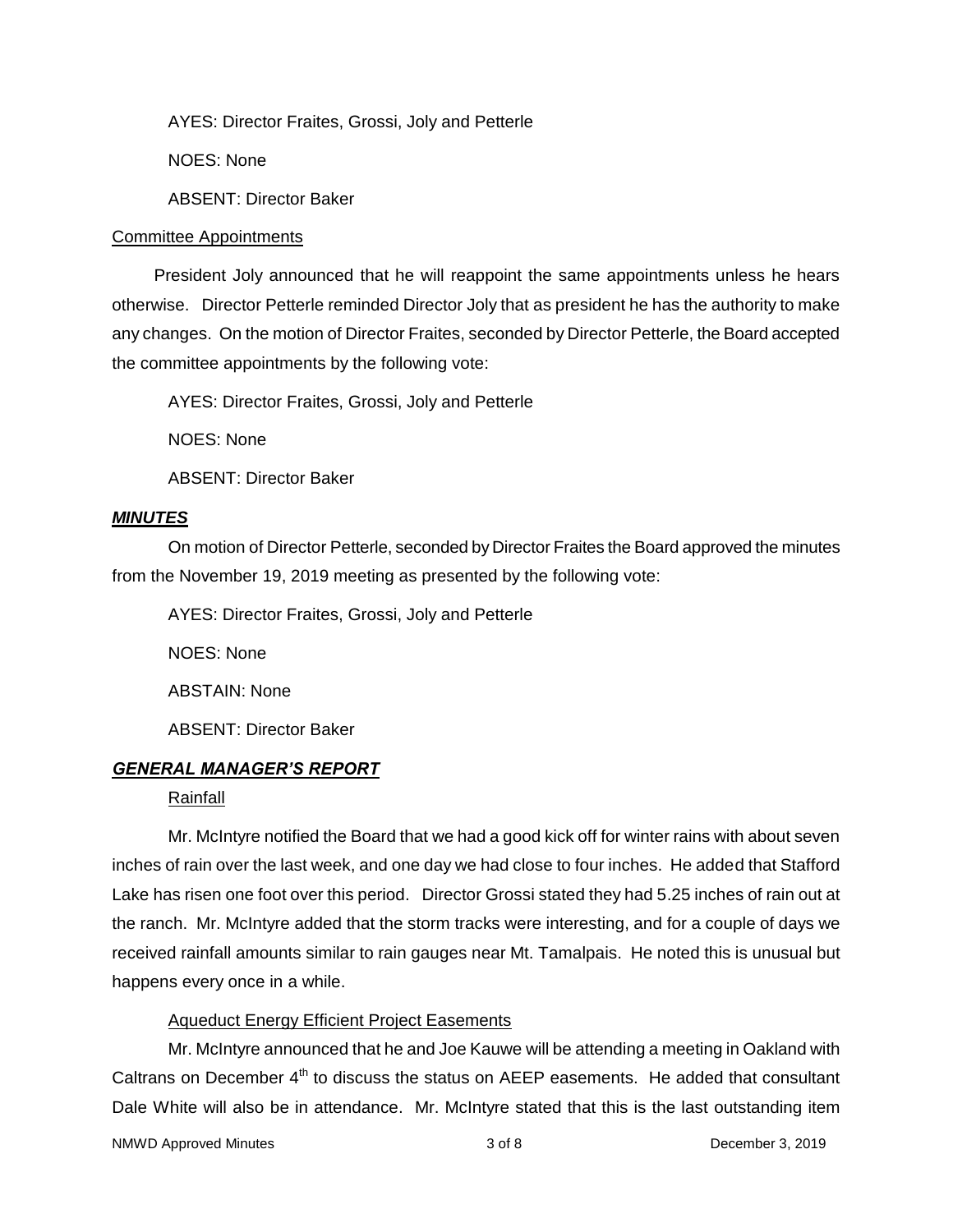associated with the Aqueduct Energy Efficient Project and Caltrans typically waits for the entire construction project to be complete before finalizing right-of-way documentation. He added there has been some turnover of Caltrans staff and we want to be sure they understand our needs and expectations.

#### **Indian Valley Golf Course Access Road Maintenance**

Mr. McIntyre announced that he and Mr. Vogler will be attending a meeting on December  $5<sup>th</sup>$ with Indian Valley Golf Course management to discuss road maintenance projects including the Leveroni Creek embankment repair project along the access road.

## NBWA Meeting

Mr. McIntyre stated that there will be a North Bay Watershed Association meeting on December 6<sup>th</sup> at Novato Sanitary District.

## North Bay Water Reuse Authority Meeting

Mr. McIntyre announced that he, Director Baker and Mr. Vogler will be attending the NBWRA meeting on December 9<sup>th</sup> in Novato. Director Grossi stated he was also interested in attending.

## *OPEN TIME*

President Joly asked if anyone in the audience wished to bring up an item not on the agenda. Ms. Dadnia (resident at 400 Wood Hollow Drive) came to discuss her bill. She stated she had a very large bill because she was unaware that she had an irrigation leak. Ms. Dadnia also said she explained to the Billing Department that they should not compare it to the water use of 2016 and 2017 because they were replanting trees that they had lost in a fire. Director Joly thanked Ms. Dadnia for coming to the meeting, but asked if she had approached District staff. She replied she wrote a letter to the Billing Department. Ms. Blue stated that a response letter was mailed today. Ms. Blue also gave her a copy of the letter and offered to go over the letter with her once she had a chance to review. Director Joly stated that staff has responded and the Board has not seen the reply. He added if Ms. Dadnia is not satisfied with the response it would be best for the Board to review it at a future meeting. Director Joly thanked Ms. Dadnia for coming to the meeting.

## *STAFF/DIRECTORS REPORTS*

President Joly asked if staff or Directors wished to bring up an item not on the agenda and the following were discussed.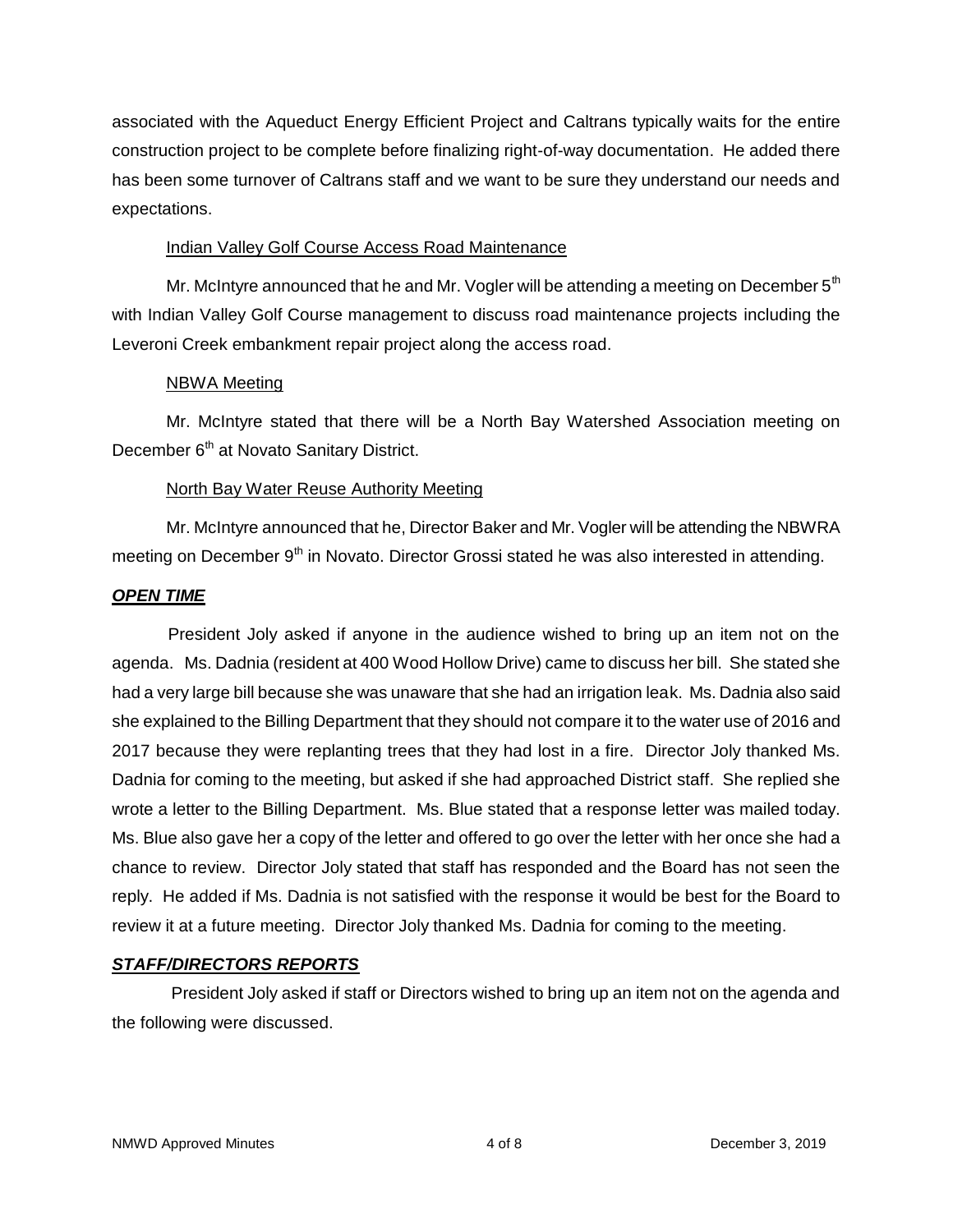Ms. Kehoe reminded the Board of the photo shoot on December  $9<sup>th</sup>$  at the Downtown Novato Recreation Center. She added that she handed out a flyer with the information and the cell number for the Kiosk representative in case they have a hard time finding the location.

Ms. Kehoe also reminded the Board that the NMWD Holidav Party is on December 14<sup>th</sup> at 6:00 p.m.

#### *ACTION CALENDAR*

# *PAYMENT OF NOVATO SANITARY DISTRICT INVOICE FROM RECYCLED WATER CAPITAL REPLACEMENT AND EXPANSION FUND*

Mr. McIntyre reminded the Board of the 2004 Inter-Agency agreement between North Marin Water District (NMWD) and Novato Sanitary District (NSD) to jointly construct and operate a recycled water system to serve Stone Tree Golf Course and other users. He added in 2011 the Board approved the Third Revised Inter-Agency Agreement to reflect changes necessary to document the new conditions for which recycled water would be produced and delivered in the Novato North and Central service areas. Mr. McIntyre explained the Inter-Agency agreement includes establishment of a Recycled Water Capital Replacement and Expansion Fund which is to be maintained by NMWD and any expenditure from the fund shall be jointly approved by both NMWD and NSD. He added the submitted NSD invoice represents reimbursement for work to install a cover over the recycled water clearwell. Mr. McIntyre stated this work directly results in improved recycled water quality delivered to NMWD. He added that the agreements with both NSD and LGVSD will need to be revised in the not so distant future to reflect updated recycled water treatment and distribution volumes.

On the motion of Director Petterle, and seconded by Director Fraites the Board moved to approve the Payment of Novato Sanitary District Invoice from the Recycled Water Capital Replacement and Expansion Fund by the following vote:

AYES: Director Fraites, Grossi, Joly and Petterle NOES: None ABSTAIN: None ABSENT: Director Baker

# *INFORMATION ITEMS DRAFT ANNUAL REPORT 2018-2019*

Under Information Items, Ms. Kehoe gave a brief description of the Draft FY18-19 Annual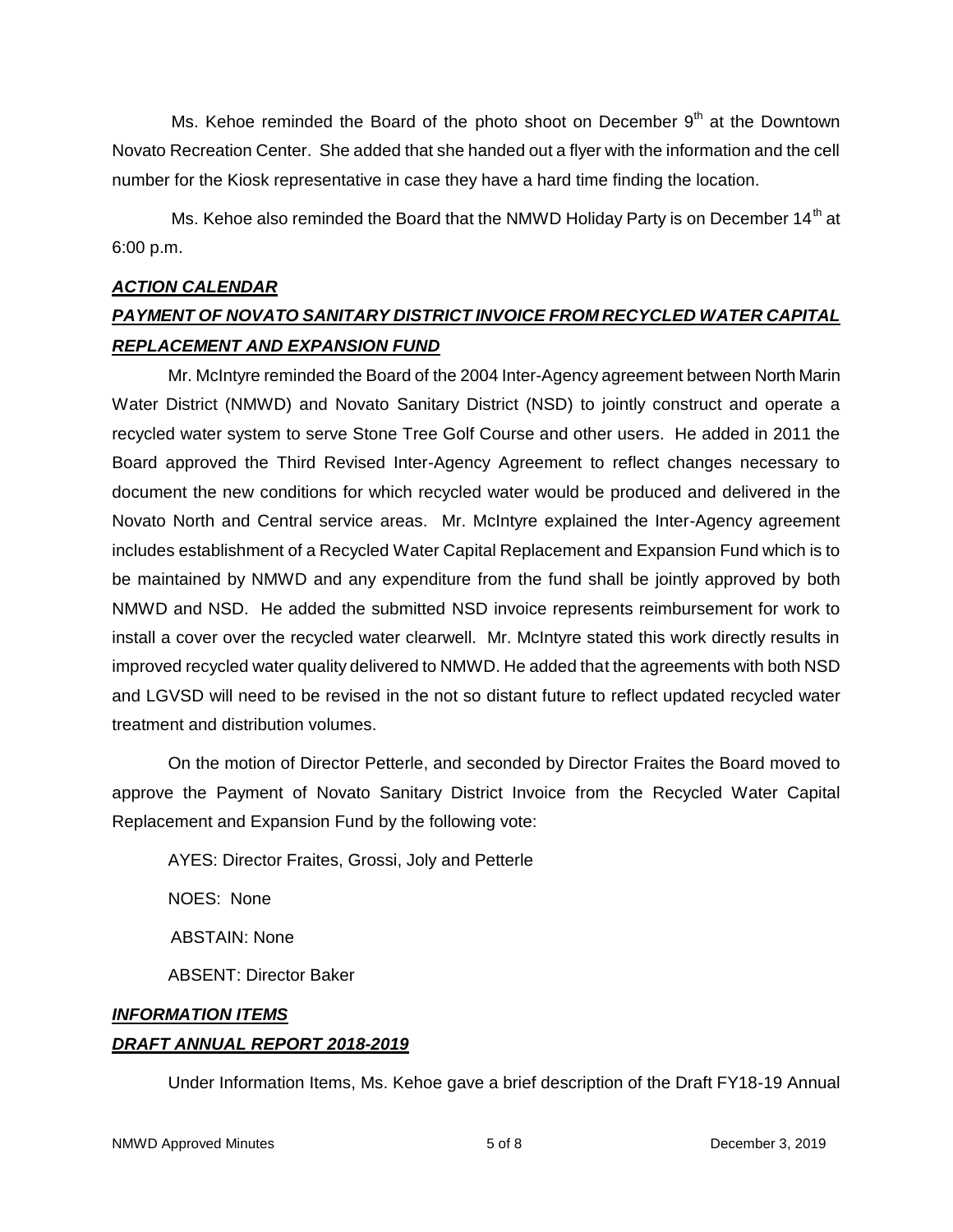Report. She explained that each Department Head contributed towards the report, and the draft is now available for the Board's review. Ms. Kehoe stated that any comments must be received by December 12<sup>th</sup> and will be incorporated into the finished product and submitted for approval at the next meeting on December 17<sup>th</sup>. Director Joly stated that he will have a few comments to give to Ms. Kehoe, but all in all he learned a great deal from the information provided.

#### *FY 19-20 QUARTERLY PROGRESS REPORT – WATER QUALITY*

Mr. Ramudo updated the Board on the FY 19-20 Water Quality Report. He reported that the water served to the communities of Novato and Point Reyes met all federal and state water quality standards during this quarter of the fiscal year. He added that staff noted a high diversity of algae species in Stafford Lake, which is a good thing and shows improvement in the water quality. Mr. Ramudo noted we have a great source of water and 95% of the TOC was removed which is the best we ever had. He believes this has to do with good treatment operations, applying suggestions from our consultants and fine tuning our operations. He added we also had no taste or odor complaints, and no algae blooms.

Mr. Ramudo continued the discussion noting the main issue in Point Reyes is still salinity intrusion at the Coast Guard Wells. He stated that since July the chloride and bromide levels have increased and the bromide level is at a historical high. Fortunately, the Gallagher well has no salinity and very low bromide. He added that due to operational changes, the disinfection byproduct numbers were low, and staff has been able to fine tune distribution system operation which helps lower our water age in the far reaches of our system. Mr. Ramudo stated that recent testing results were promising. He added we will continue to explore permanent changes to the system but changes made thus far have been positive. Director Joly stated that the report was excellent and said staff has done a wonderful job with the treatment operations.

#### *FY 19-20 QUARTERLY PROGRESS REPORT – OPERATIONS AND MAINTENANCE*

Mr. Clark updated the Board on the Fourth Quarter FY 18/19 Operations/Maintenance Report. In his memo he summarized the Safety Program; Operations activities; Stafford Treatment Plant production; the Novato Water System flows; the West Marin System flows, demands and storage; Oceana Marin; Water Quality; Maintenance accomplishments; Electrical/Mechanical accomplishments; Cross Connection activities; Building and Grounds projects; and Fleet Operations.

Mr. Clark announced that a hearing test was completed by twenty-eight employees and no one had any adverse impact on their hearing. He added a three year inspection was done on hazardous materials and no action items were found. Mr. Clark stated in Maintenance the efforts focused on Public Safety Power Shutoff preparation. He noted in Oceana Marin they are preparing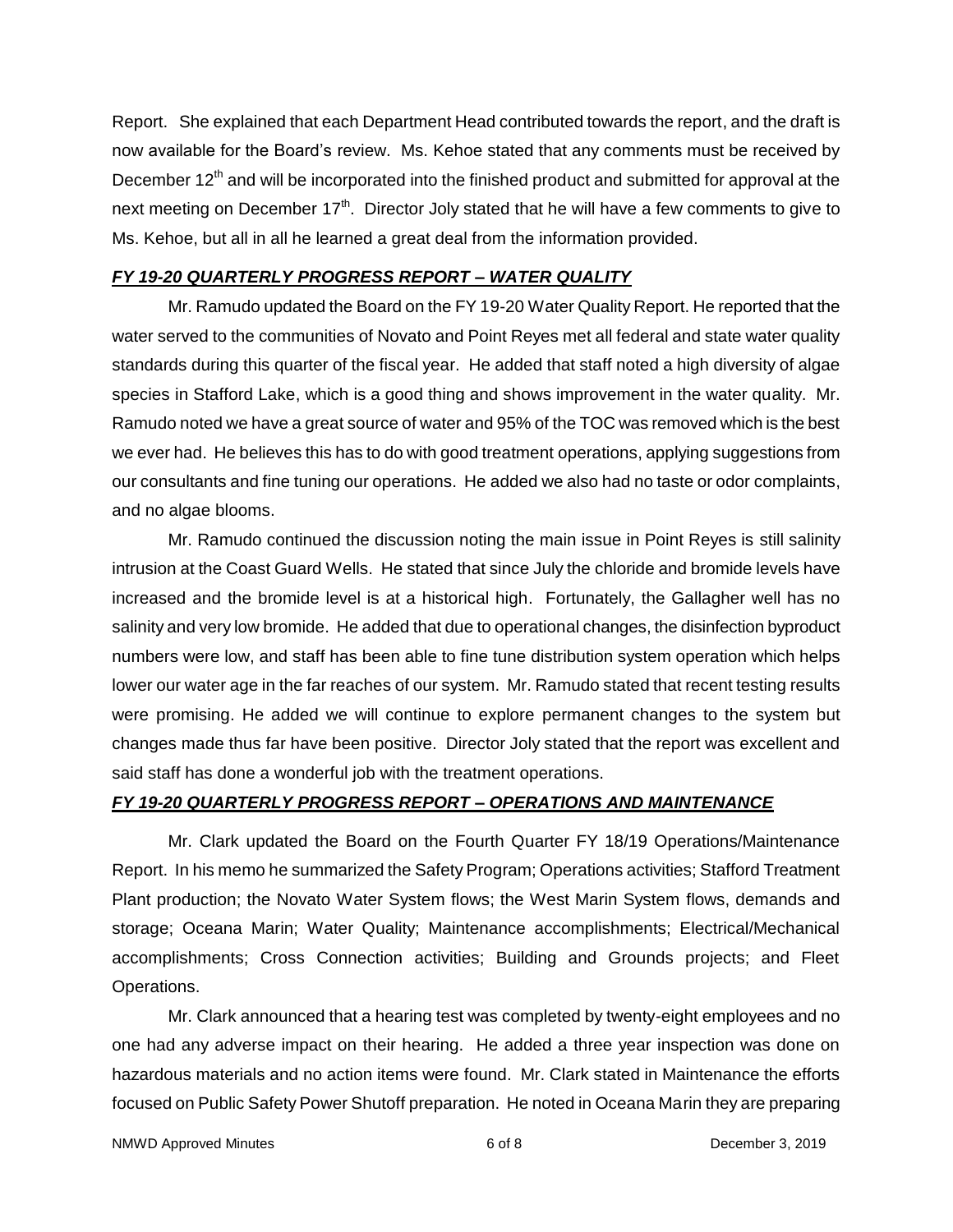for the atmospheric river rainfall event. Mr. Clark stated that this year we had a bumper crop of weeds and they had to manage the weeds for a third time this year for fire prevention, and reported we had no fires this season. He also pointed out that our Recycled Water capacity is now 8.6% of our total capacity, noting we now have 98 recycled water customers and more are using this water as a drought proof source.

Under Water Quality, Mr. Clark stated they continue to work on backflow testing and over the years have struggled with short staffing levels and have contracted out some of the testing in order to complete this year's work. He added he received the annual Novato Sanitary discharge permit for the Stafford Treatment Plant, and there were no issues. Mr. Clark also stated a backflow consultant has been hired to review and improve our cross connection documentation and regulations.

#### *SPECIAL WAC/TAC MEETING – OCTOBER 7, 2019*

Mr. McIntyre stated that a Special WAC meeting was held to approve a Potter Valley Project Resolution to support continued successful collaboration with Sonoma County Water Agency in ongoing Potter Valley Project relicensing activities and to ensure that Water Contractors are informed and engaged during this process. Mr. McIntyre added that the Water Contractors have adopted the following Statement of Interests: (1) that any PVP decisions are consistent with the obligations of the parties to the Restructured Agreement; (2) Water Contractors are to receive regular communication and updates from the Agency after internal workshop meetings with Planning Agreement signatories; and (3) Water Contractors will not be obligated to pay any cost that is disproportionate to the benefit received by the Water Contractors and their customers.

#### *MISCELLANEOUS*

The Board received the following miscellaneous items: Disbursements – Dated November 21, 2019 and Disbursements – Dated November 27, 2019.

The Board received the following news articles; Conserving water played a key role during recent power shutoff – Marin voice; City urged to fight school hub – NOVATO; State lawmakers rip CEO over repeated service interruptions; Wildfire parcel tax approved for ballot; Disputed water fee adjusted for some – MARIN MUNICIPAL and County seeks developer for Coast Guard Station Property.

#### *ADJOURNMENT*

President Joly adjourned the meeting at 6:43 p.m.